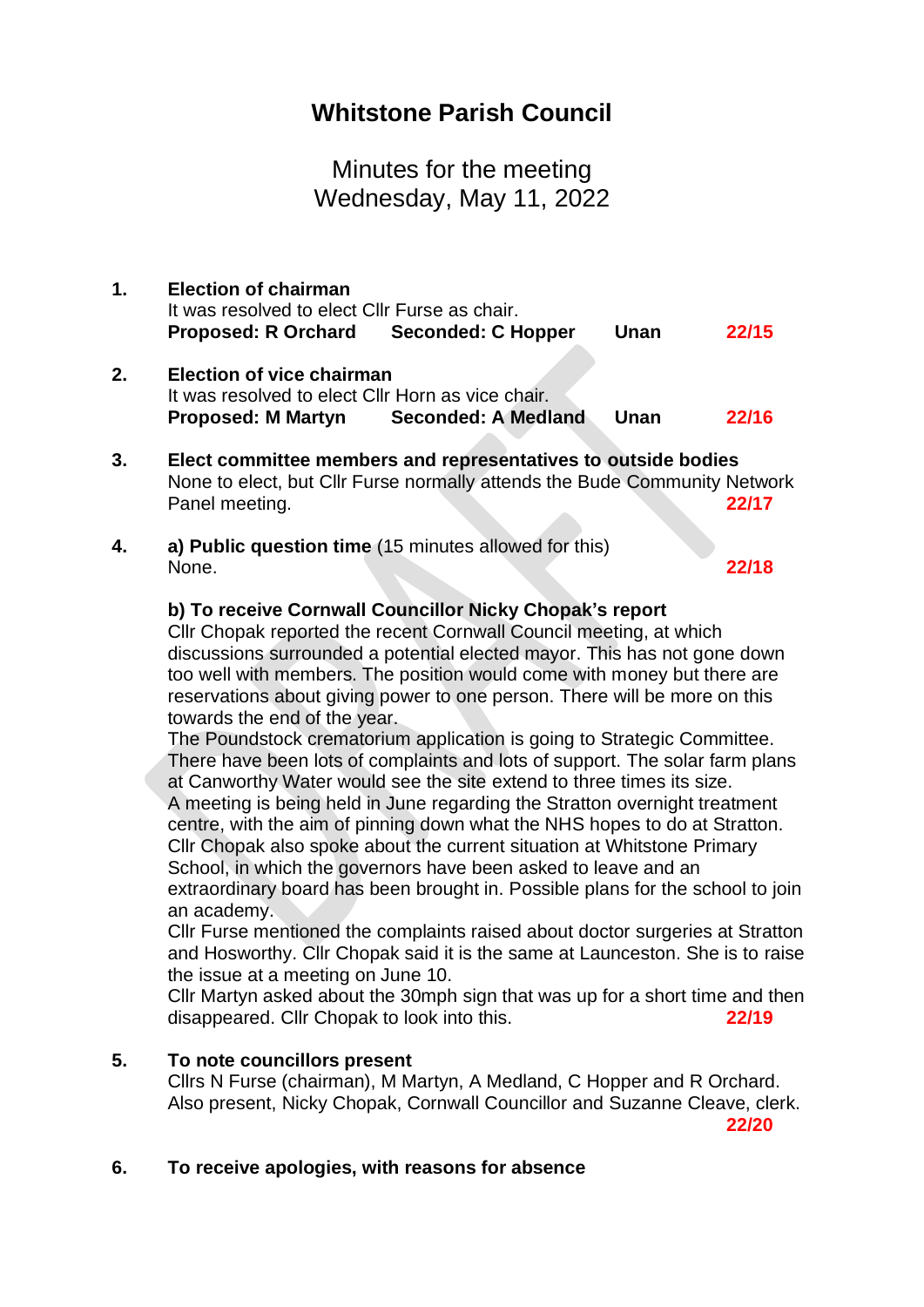|     | Cllr R Horn (vice chairman) - business.                                                                                                                                                                                                                                                                                                                                                                                                                                                                                                                                                                                                                                           |       |  |  |  |
|-----|-----------------------------------------------------------------------------------------------------------------------------------------------------------------------------------------------------------------------------------------------------------------------------------------------------------------------------------------------------------------------------------------------------------------------------------------------------------------------------------------------------------------------------------------------------------------------------------------------------------------------------------------------------------------------------------|-------|--|--|--|
|     | 22/21                                                                                                                                                                                                                                                                                                                                                                                                                                                                                                                                                                                                                                                                             |       |  |  |  |
| 7.  | <b>Declarations of interest and Approve Dispensations</b><br>None.                                                                                                                                                                                                                                                                                                                                                                                                                                                                                                                                                                                                                | 22/22 |  |  |  |
| 8.  | To receive and approve minutes of the last meeting<br>From the Ordinary meeting on Wednesday, April 13, 2022.<br><b>Proposed: C Hopper</b><br><b>Seconded: M Martyn</b><br>unan                                                                                                                                                                                                                                                                                                                                                                                                                                                                                                   | 22/23 |  |  |  |
| 9.  | To receive the clerk's report on matters arising<br>The new clerk was introduced to councillors.                                                                                                                                                                                                                                                                                                                                                                                                                                                                                                                                                                                  | 22/24 |  |  |  |
| 11. | <b>Consideration of planning applications</b><br>None received.                                                                                                                                                                                                                                                                                                                                                                                                                                                                                                                                                                                                                   | 22/25 |  |  |  |
| 12. | <b>Portfolio reports:</b><br><b>Footpaths</b><br>$\bullet$<br>Nothing to report<br>Localism / Parish Plan / BAN<br>$\bullet$<br>Cllr Furse noted the result of the Bude Community Highways Scheme<br>2022/23 recommendations. The parish council's expressions of interest for<br>streetlights on the B3254 is to be reviewed in Year 2. Cllr Furse said the<br>£20,000 estimate may have been too much. Cllr Chopak suggested to find<br>out how much two streetlights would be rather than five, and although the<br>parish council has missed the boat for this year, it will only be around eight<br>months until the consideration for Year 2 takes place. The safety aspect |       |  |  |  |
|     | due the lack of pavement was also mentioned and this could allow the<br>council to go down another route to get the lights.<br><b>Parish Hall</b>                                                                                                                                                                                                                                                                                                                                                                                                                                                                                                                                 |       |  |  |  |
|     | Nothing to report.                                                                                                                                                                                                                                                                                                                                                                                                                                                                                                                                                                                                                                                                |       |  |  |  |
|     | <b>Grants</b><br>Nothing to report.                                                                                                                                                                                                                                                                                                                                                                                                                                                                                                                                                                                                                                               | 22/26 |  |  |  |
| 13. | Correspondence<br>Introductory letter from PC Nick Jessop, Neighbourhood Beat Manager -<br>council to invite PC Jessop to a winter meeting.<br>Homes for Cornwall / Civic Lantern event information - unable to attend<br>due to other commitments.<br>Letter from the new activities co-ordinator at St Anne's about their Jubilee<br>events – Cllr Hopper to email clerk a list of jubilee events, and clerk to<br>make contact with the new co-ordinator.                                                                                                                                                                                                                      | 22/27 |  |  |  |
|     |                                                                                                                                                                                                                                                                                                                                                                                                                                                                                                                                                                                                                                                                                   |       |  |  |  |

## **14. Agenda items**

1. To update NatWest mandate to add the new clerk. Cllr Furse to get forms from NatWest.

2. Update on Queen's Platinum Jubilee preparations.